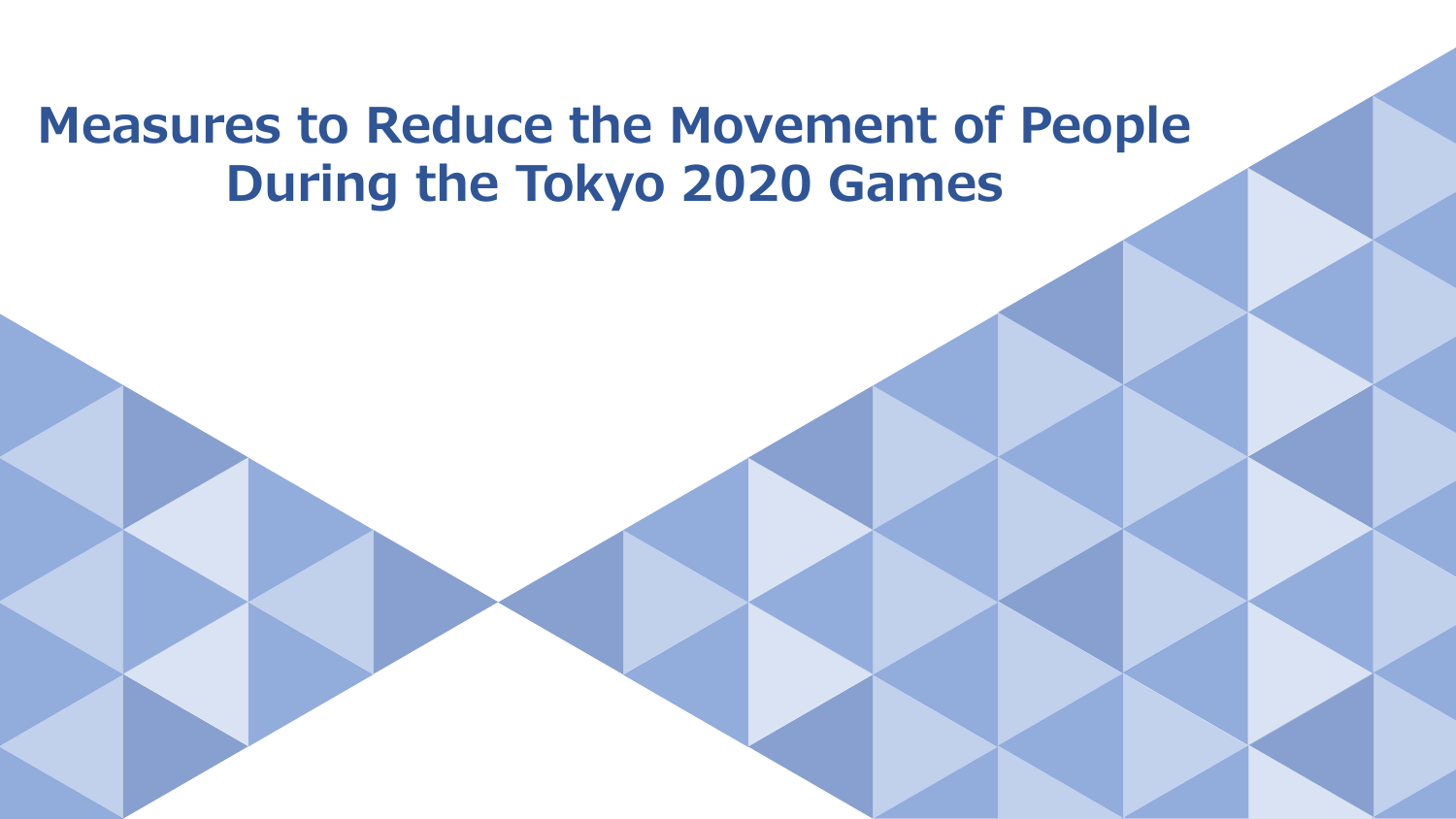**During the Games, the movement of people will be reduced even more than under the current COVID-19 situation to realize a safe and secure Games that do not burden local health care systems.**

## **Points**

**① Due to a scale back of the Games and the decision to not allow spectators from overseas, followed by requests to reduce Games-related personnel, it is expected that the number of Games-related personnel coming to Japan from overseas will be reduced to under one-third of original estimates.**



**③ The Tokyo Metropolitan Government has been promoting TDM and remote work from before. We will accelerate such efforts from the perspective of curbing the movement of people as well.** 



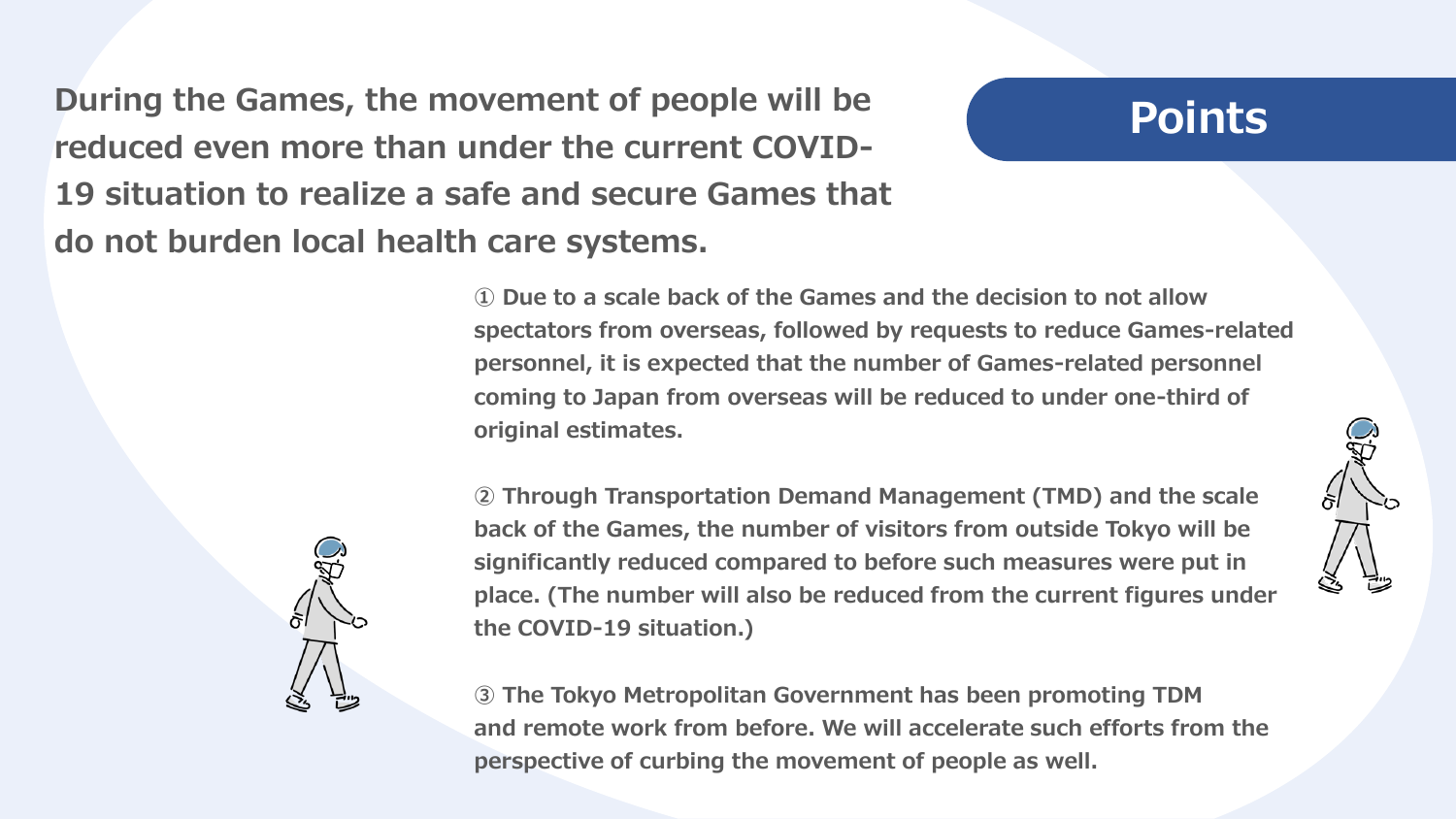## **Contents**

- **1 Approaches to Reduce the Movement of People During the Tokyo 2020 Games (P1)**
- **2 Fluctuations in the Movement of People During the Tokyo 2020 Games (P2)**
- **3 Promotion of TDM and Other Measures for the Games (P3)**
- **4 Promotion of Comprehensive Measures to Reduce Movement Through "Smooth Biz" (TDM, etc.) (P4 - P5)**



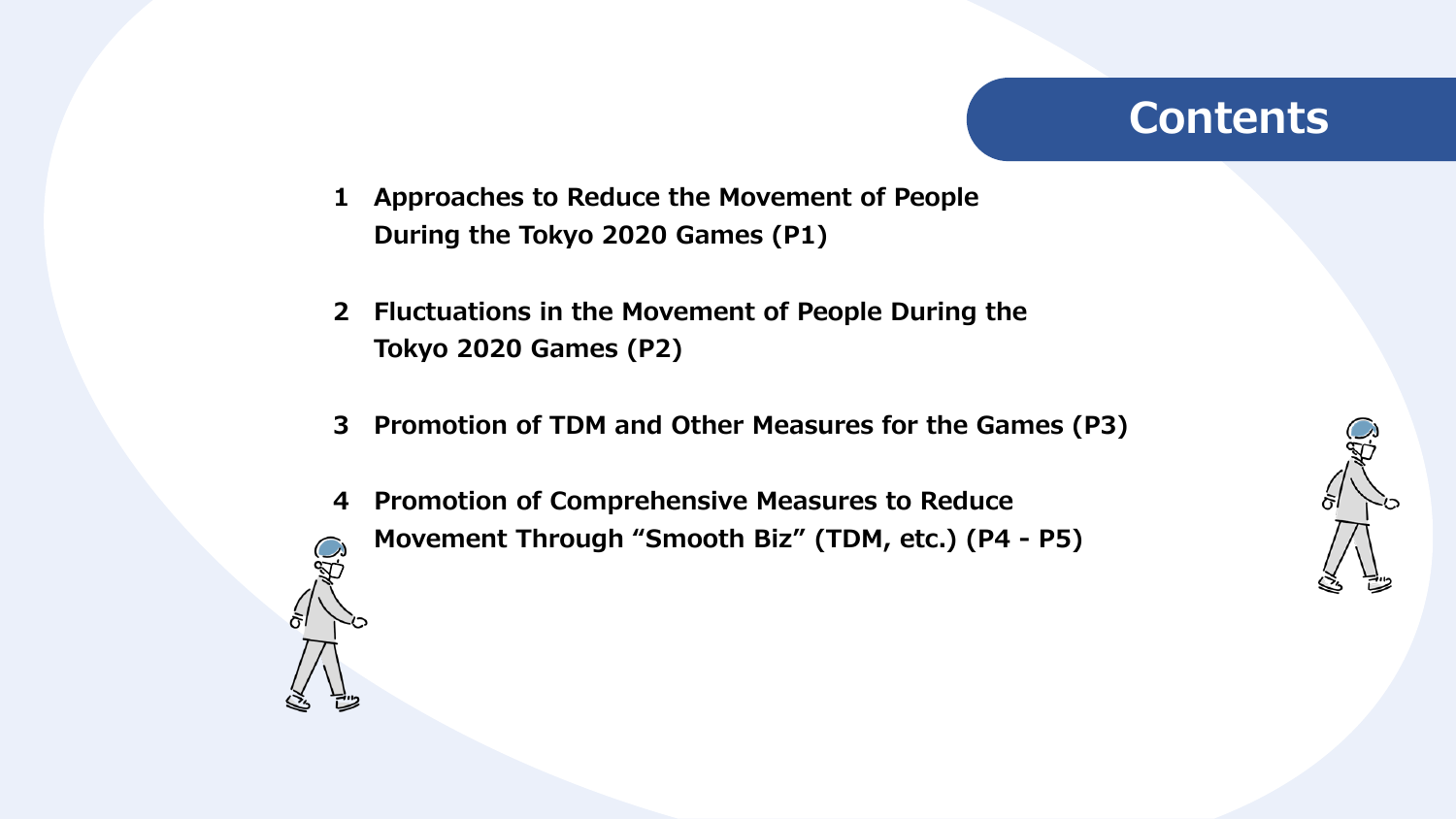#### **Approaches to Reduce the Movement of People During the Tokyo 2020 Games**

| $\bigcirc$<br><b>Activities</b><br>accompanying the<br><b>Games</b>                             | <b>Games-related</b><br>personnel from<br>overseas | Following the guidelines of the Playbook, conduct will be strictly controlled and thorough measures taken to secure<br>$\bullet$<br>safety.                                                                                                                                                        |
|-------------------------------------------------------------------------------------------------|----------------------------------------------------|----------------------------------------------------------------------------------------------------------------------------------------------------------------------------------------------------------------------------------------------------------------------------------------------------|
|                                                                                                 | <b>Spectators</b>                                  | The number of spectators will be limited, and thorough measures taken to prevent infection from movement across<br>prefectural borders.<br>Risks will be reduced by calling on spectators to strictly follow guidelines, including going directly home afterwards.                                 |
|                                                                                                 | <b>Domestic Game-</b><br>related workforce         | Conduct will be controlled and safety secured under the Playbook, and vaccinations will be increased.<br>$\bullet$                                                                                                                                                                                 |
|                                                                                                 | <b>City Cast</b><br>(City Volunteers)              | Calls will be made for volunteers to monitor their health and follow activity rules, and temperature checks,<br>$\bullet$<br>vaccinations and testing will be implemented.                                                                                                                         |
|                                                                                                 | <b>Live Sites</b>                                  | The movement of people will be curbed and vaccinations accelerated by converting scheduled live sites to mass<br>vaccination sites.                                                                                                                                                                |
| 2 Regular visitors (Influx due to tourism<br>and business trips)                                |                                                    | Calls will be made for visitors to curb movements and outings that cross prefectural boundaries.<br>Risks from activities such as dining out will be reduced (e.g., use establishment certification systems, continue and<br>$\bullet$<br>strengthen patrols in entertainment districts at night). |
| $\textcircled{3}$ Socioeconomic activities (Inflow due to<br>commuting to work or school, etc.) |                                                    | Achieve a 30% reduction through promotion of TDM, road pricing, remote work, and others.<br>$\bullet$                                                                                                                                                                                              |
|                                                                                                 |                                                    | Measures such as staggering entry and exit and providing guidance in crowded areas will be thoroughly implemented.                                                                                                                                                                                 |
| The Last Mile and others                                                                        |                                                    | Provide information on the congestion situation in major entertainment districts and congestion forecasts for areas around the<br>competition venues.                                                                                                                                              |

**During the Games, the movement of people will be reduced even more than under the current COVID-19 situation to realize a safe and secure Games that do not burden local health care systems. P.1**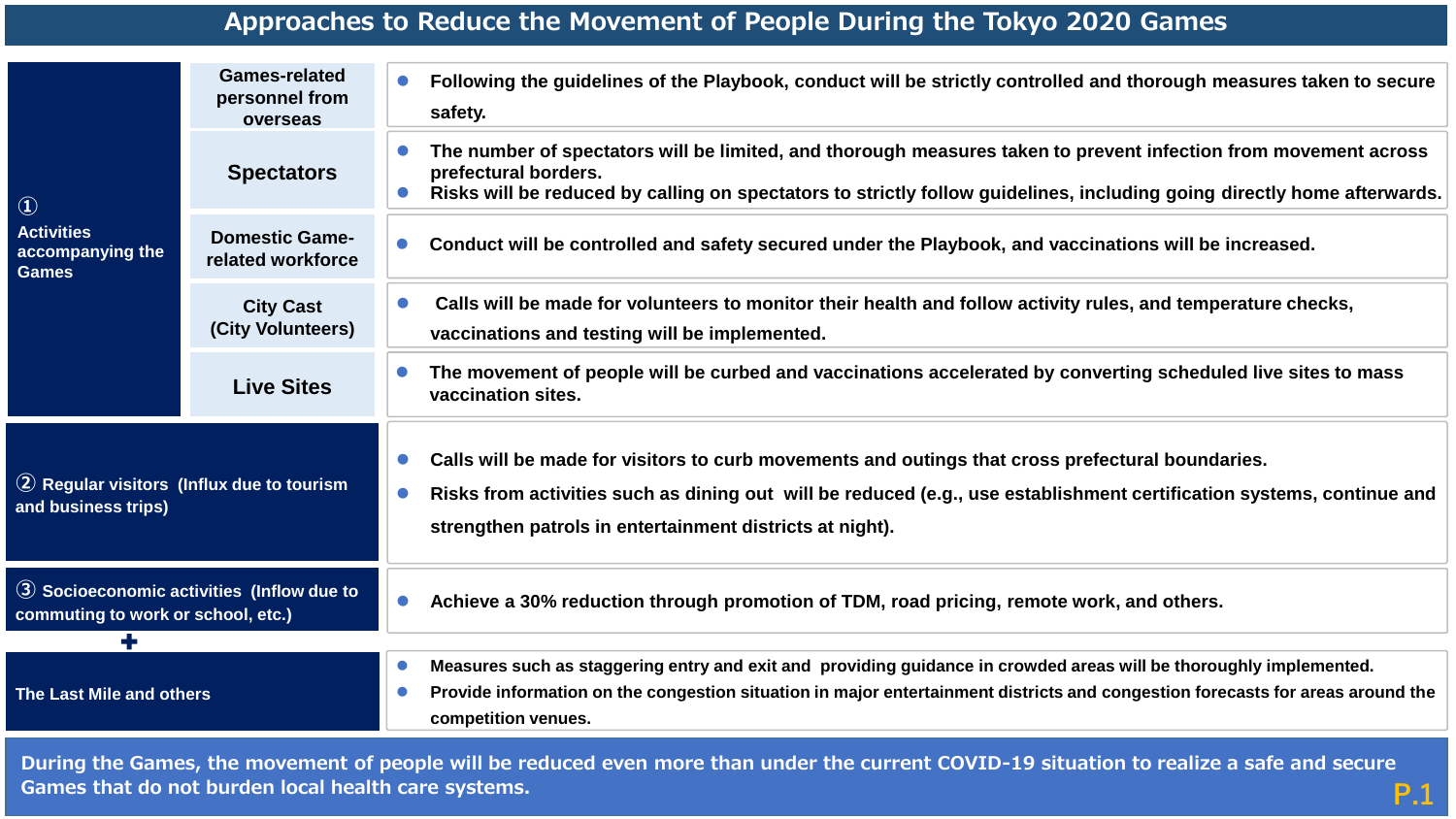

**Significant reduction in visitors compared to before implementation of measures such as TDM and the scale back of the Games. (Their numbers will also be reduced from the current figures under the COVID-19 situation.)**

**P.2**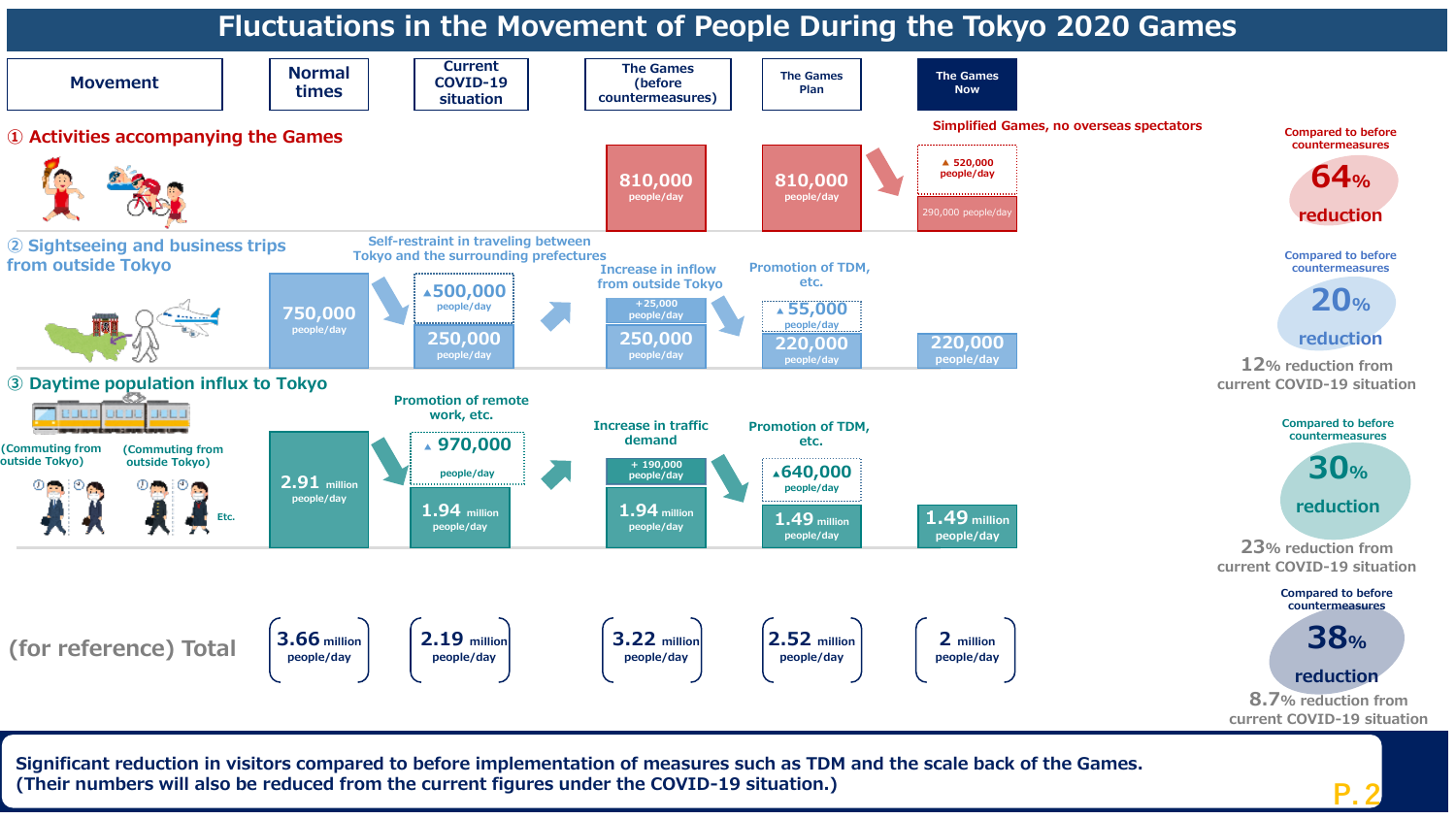#### **Promotion of TDM and Other Measures for the Tokyo 2020 Games**



**Thoroughly implement measures to restrict the movement of people for a safe and secure Tokyo 2020 Games**

**P.3**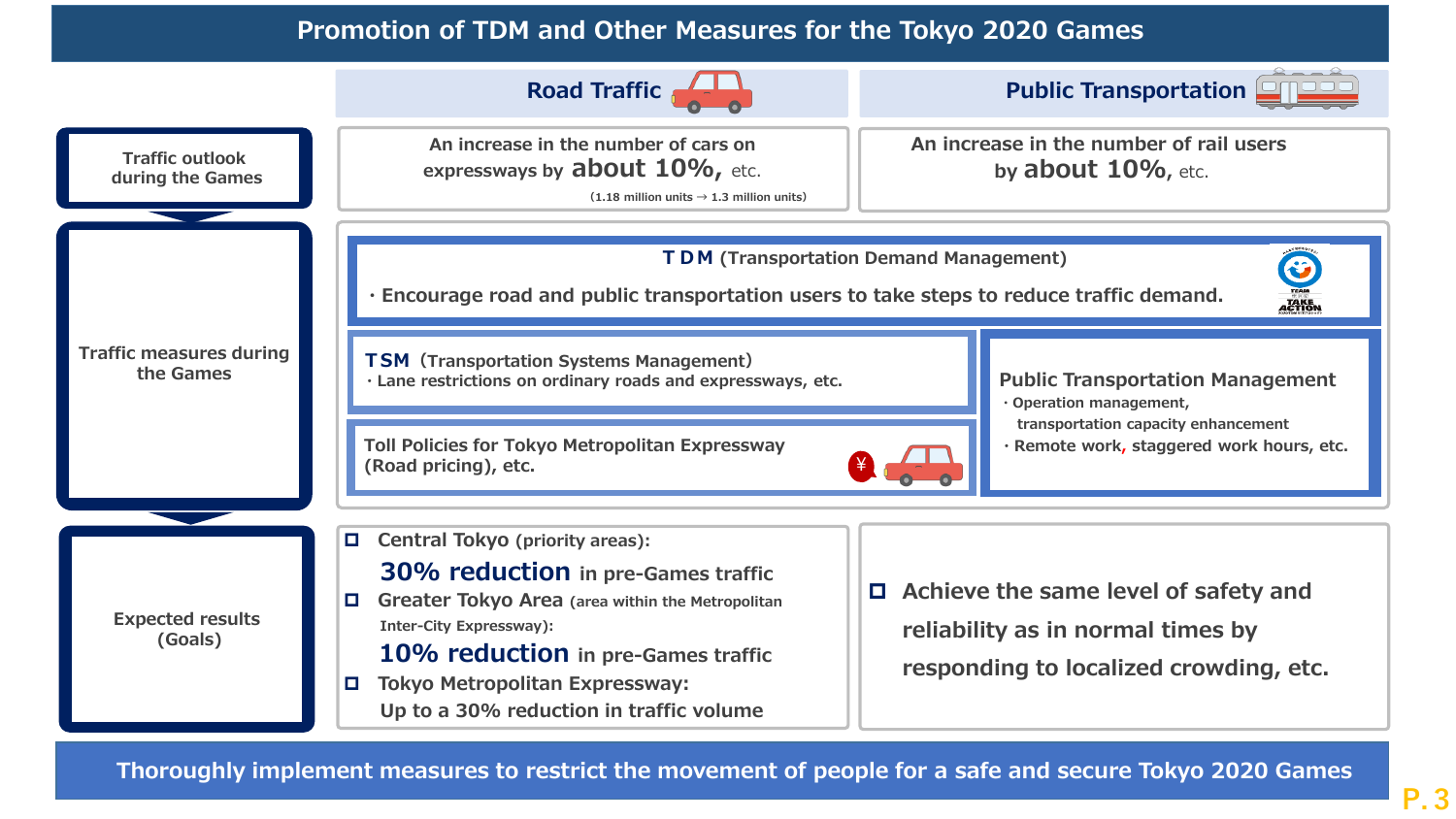### **Promotion of Comprehensive Measures to Reduce Movement Through "Smooth Biz" (TDM, etc.)**

#### **「2020 TDM Promotion Project」**

Serving as project secretariat, the Tokyo Metropolitan Government, Cabinet Secretariat, and Tokyo 2020 Organising Committee aim to reduce traffic congestion during the Games for the purpose of achieving a balance between the stability of urban and economic activities and the Games. (Made up of approximately 50,000 companies and 910 organizations)



**P.4**

### **1. Activities to date**

#### **◆ Aimed at companies**

**(includes small and medium-sized companies and shopping arcades)**

**Call on companies to take steps to prevent congestion generated by the movement of people and goods.**

- **1)Encourage remote work, staggered work hours, etc.**
- **2)Promote efficient logistics planning/Extend hours gates are open at the Port of Tokyo**
- **3)Ease congestion through coordination of construction projects (Approximately 2,400 projects)**

**Status of initiatives implemented by companies (examples)**

- **- Use of remote work 24.0% in March 2020 → 64.8% in May 2021**
- **- Reschedule the annual summer sales period Moved from July to June**
- **Arrange consolidated and joint deliveries: Inform customers of delays during the Games**

#### **◆ Aimed at individuals**

**Encourage the use of remote work, scheduling summer vacation at off-peak times, adjusting private car use (time, route, etc.) to avoid congestion, and making plans to be at home when deliveries arrive.**

**Fall 2019 – prior to postponement of Games Approximately 160,000 posters and 260,000 fliers distributed**

## **After postponement of the Games**

**Changes in attitude after experiencing the COVID-19 pandemic (Survey conducted in November 2020)**

**→ High willingness to continue remote work, Fliers on traffic restrictions: Approximately 480,000 copies distributed**